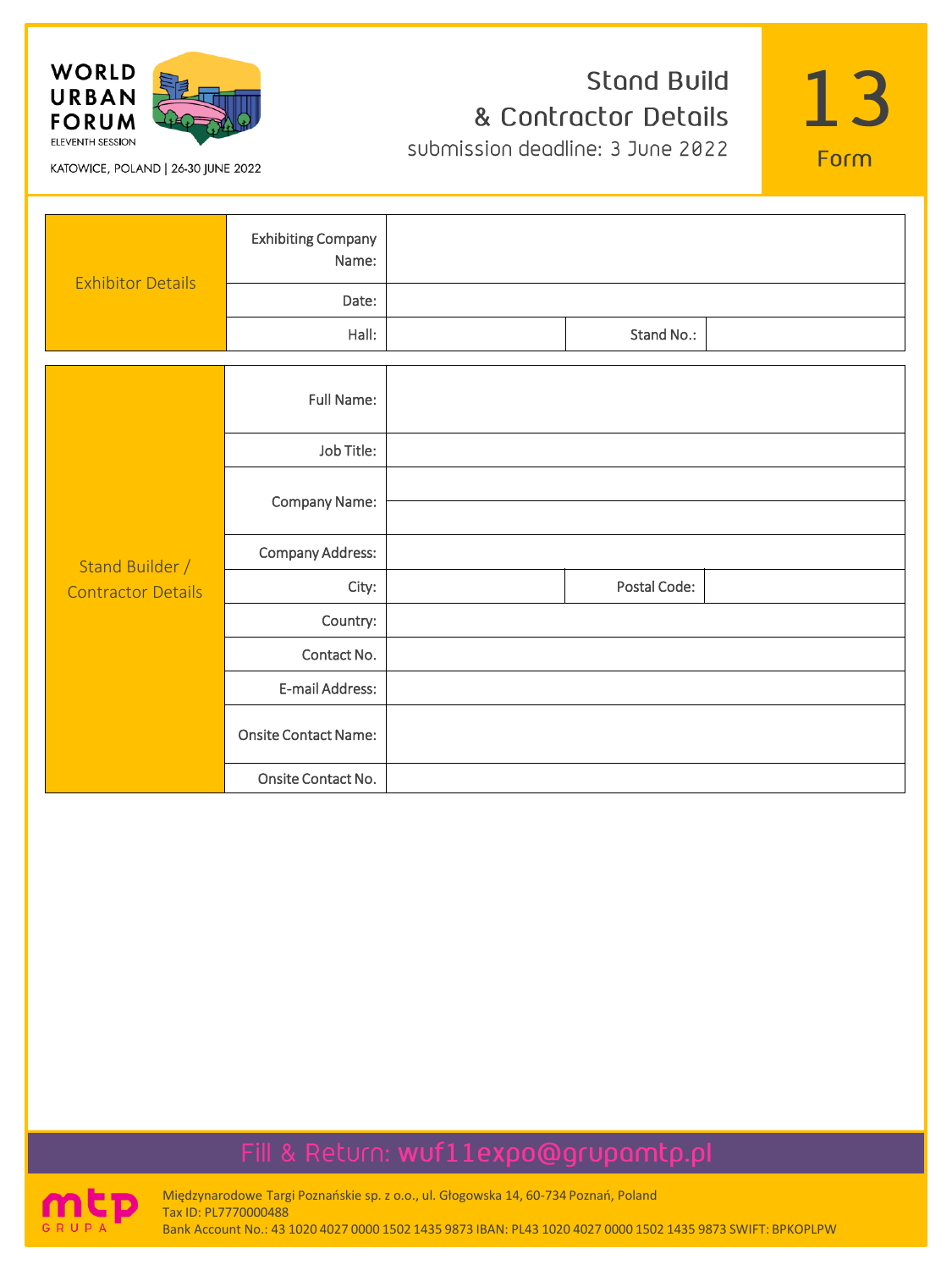

**Stand Build** & Contractor Details submission deadline: 3 June 2022



KATOWICE, POLAND | 26-30 JUNE 2022

|              | <b>Exhibiting Company Name</b>                                                                                                       |            |    |
|--------------|--------------------------------------------------------------------------------------------------------------------------------------|------------|----|
|              | 1. Description                                                                                                                       |            |    |
|              | Is your stand                                                                                                                        | <b>YES</b> | NO |
| А            | Special feature                                                                                                                      |            |    |
| В            | Complex                                                                                                                              |            |    |
| c            | Viewing gallery / platform / access ailes                                                                                            |            |    |
| D            | Other                                                                                                                                |            |    |
|              |                                                                                                                                      |            |    |
|              | 2. Description                                                                                                                       |            |    |
|              | Is your stand constructed of the following                                                                                           | <b>YES</b> | NO |
| А            | Non combustible material                                                                                                             |            |    |
| В            | Inherently-non-flamable material                                                                                                     |            |    |
| c            | If plywood, hardboard, pulp board, fibreboards, MDF. Have they been rendered flameproof?                                             |            |    |
| D            | Do they bear a distingueshed brand mark to indicate that they have been impregnated?                                                 |            |    |
| Ε            | Timber - any thickness impregnated as above?                                                                                         |            |    |
| F            | Is the timber frame of natural unproofed timber?                                                                                     |            |    |
| G            | Counters / floor of stand - natural unproofed timber                                                                                 |            |    |
| н            | Is wood chipboard, block board or MDF not less than 18 mm finished thickness and close<br>jointed?                                   | ſ<br>1     | -1 |
| $\mathbf{I}$ | Does the area of vertical wall services exceed 2 m for each 1 sqm of stand                                                           |            |    |
| J            | Is the timber arranged on outside of stand continous with similar timber of adjoining stand?                                         |            |    |
| ĸ            | Is the fabric inherently non-flammable or durably flame proofed where timber is used on the<br>outside of the stand?                 | 1          |    |
| L            | Is wood chipboard, block board or MDF (not less than 18 mm) being used in construction of<br>internally lit units - display plinths? |            |    |
| м            | Are the textile fabrics used for internal decorative purpose within the stand, rendered non-<br>flammable?                           | 1          |    |
|              |                                                                                                                                      |            |    |
| 3. Other     |                                                                                                                                      |            |    |
|              |                                                                                                                                      | <b>YES</b> | NO |
| А            | Have you indicated in your stand plan, the location of main electrical switch?                                                       |            |    |
| в            | Have you provided emergency lighting to any room which if in the event of mains failure<br>would have no light source?               | 1<br>ſ     | -1 |
| с            | Do the doors open outwards and not collide with gangways and will not be a injure threat for<br>people present in the venue?         | 1          | 1  |
| D            | Will all electrical equipment installed by qualified persons?                                                                        |            |    |
| E            | Is the stand constructed of Octanorm or similar?                                                                                     |            |    |
| G            | Are there any full height board made of glass/plastic?                                                                               | ı          |    |
| н            | Are the full height board made of glass/plastic safely fixed and will not fall out?                                                  |            |    |
| $\mathbf{I}$ | Are there smoke detectors installed in all closed rooms in the stand?                                                                |            |    |

# Fill & Return: wuf11expo@grupamtp.pl



Międzynarodowe Targi Poznańskie sp. z o.o., ul. Głogowska 14, 60-734 Poznań, Poland VAT No. PL7770000488 Bank Account No.: 43 1020 4027 0000 1502 1435 9873 IBAN: PL43 1020 4027 0000 1502 1435 9873 SWIFT: BPKOPLPW